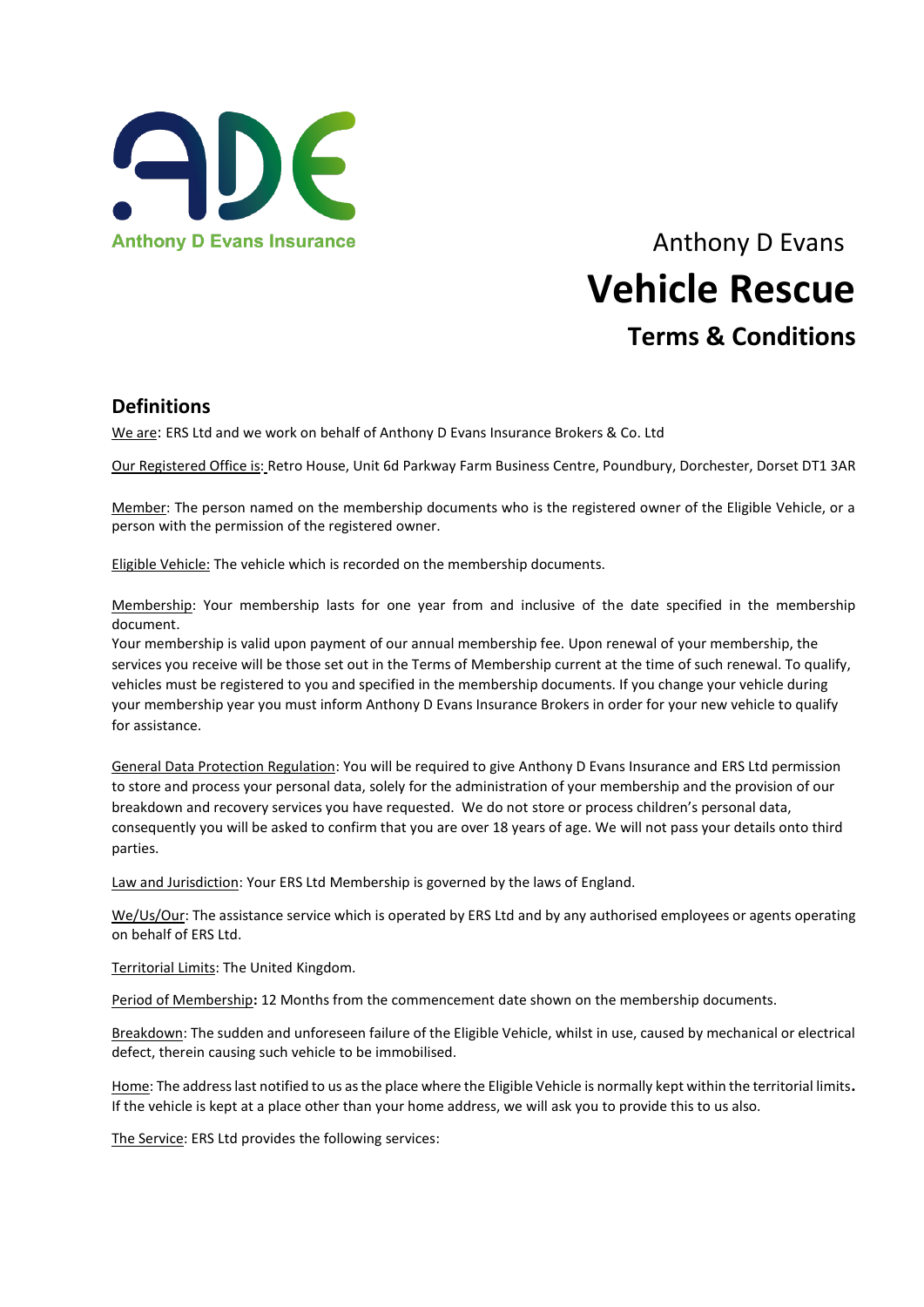## **General Conditions**

#### **Membership**

- 1. You are not entitled to service under this membership within the first 24 hours of affecting your membership. If you do breakdown during the first 24 hours assistance can be provided at your own expense and we will invoice you retrospectively.
- 2. We will give service provided you have paid your membership subscription and do not owe us any money.
- 3. You must declare all material facts which are likely to affect the terms of your membership.
- 4. We will not make a refund if you cancel your membership during the membership year, except if you have cancelled within the first fourteen days from inception of your membership, and only providing you have not used our services.
- 5. You must produce a valid membership number or proof of identity to use our services. If these are not available we may refuse service or make a charge.
- 6. You must notify us immediately of any changes in the details you provided at the start of your membership.
- 7. You will be required to reimburse to us within 30 days from date of our invoice for any costs or expenses paid out on your behalf. Failure to do so may affect your ability to access the service.
- 8. If you fail to pay any outstanding fees, under the terms of membership we will take legal action against you to recover the funds. Interest will be added monthly, in line with Her Majesty's Court Service, HMCS.
- 9. Vehicles being used for business purposes i.e. Hire and Reward or exceeding 18 tons gross vehicle weight are not eligible under a standard membership and would need to contact Anthony D Evans Insurance Brokers to obtain a specialised rate.
- 10. If you believe you have grounds to register a complaint regarding a service that we have provided, you must register the complaint with us within fourteen days of the date of the incident. Letters must be addressed to "Customer Services, ERS Ltd, Retro House, Unit 6d Parkway Farm Business Centre, Poundbury, Dorchester, Dorset DT1 3AR."
- 11. We reserve the right to refuse renewal of a membership.
- 12. Your telephone calls to and from both Anthony D Evans Insurance Brokers and ERS Ltd may be monitored and recorded as part of our training and quality assurance program. This complies with OFCOM regulations.

#### **Vehicles and Breakdowns**

- 1. ERS Ltd will arrange and pay reasonable costs for roadside assistance and/or recovery of the Eligible Vehicle. The cost of parts, tyres, oils and materials remain the responsibility of the member and will be charged retrospectively by ERS Ltd. You will not/cannot be charged at roadside.
- 2. The Eligible Vehicle must be Legal and kept in a roadworthy condition. They must be maintained in accordance with the manufacturer's recommendations and must be serviced regularly. We retain the right to request proof of servicing.
- 3. An informed decision of either roadside repair or recovery will ultimately be made by our Service Centre.
- 4. We retain the right to request proof that faults which have given rise to previous incidents during the current membership year have been rectified
- 5. We will take legal action against anyone who uses our services dishonestly.
- 6. Our employees and contractors will use reasonable skill and care when providing the service.
- 7. We will not be responsible for any consequential loss in connection with an incident, however it is caused.
- 8. Tyres must be maintained in accordance with the law and the manufacturer's servicing guidelines.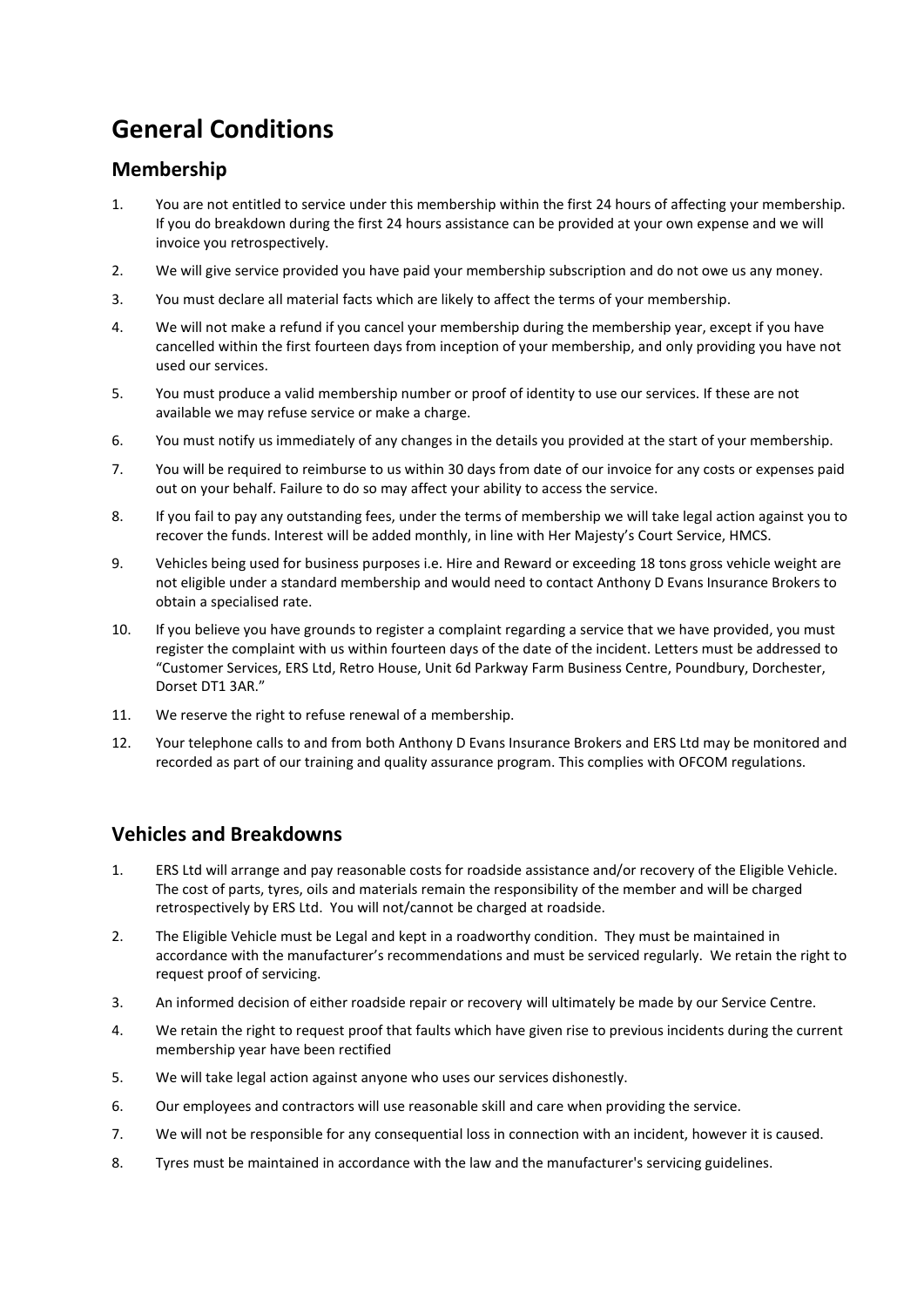- 9. Following a tyre blow out, normally a new tyre will be fitted unless you specify that you require your own spare tyre to be fitted. However, there may be circumstances in which a new tyre must be fitted, e.g. for safety reasons if the tyre is not readily accessible such as on a motorway or other dangerous locations.
- 10. New tyres are charged out at a premium rate. You may also be charged for parts associated with tyre replacement and disposal of used tyres. We recommend you carry a serviceable spare wheel and tyre.
- 11. The prices of mechanical parts and materials that are given at roadside or on the phone by our staff or contractors at the time of the breakdown are estimated prices only and cannot be guaranteed.
- 12. A garage/specialist undertaking work on your instruction, and which is not covered under your membership, will be deemed to be acting as the agent for you. We will only pay for services provided by ourselves unless prior authority has been obtained.
- 13. All workshop labour is payable by the member.
- 14. Following a Road Traffic Collision, Fire, Theft, or external damage, i.e. wing mirrors, we will provide you with assistance but we will invoice you retrospectively. We may agree to invoice your insurance company directly.
- 15. We will not pay for broken or shattered windscreens. If a windscreen cannot be fitted at the location we will recover you to the nearest windscreen repairer.
- 16. Repairs carried out at the roadside are considered to be a temporary repair; a permanent repair must be carried out as soon as possible.
- 17. If a prohibition notice has been issued on the vehicle, any assistance required, whether as a direct result of the prohibition order, or thereafter, will not be provided under this membership. Assistance can be provided at your expense and we will invoice you retrospectively.
- 18. Attendance at, or recovery from, trade premises, MOT or VOSA Test Stations is not covered under this membership.
- 19. Breakdowns which are considered to have been caused by human error (e.g. adding incorrect fuel, running out of fuel, being bogged or ditched, loss of keys, keys locked in the vehicle and isolator not being used) are not covered under this membership. Assistance can be provided at your own expense and we will invoice you retrospectively.
- 20. If we are called out repeatedly for the same fault and you cannot provide proof that sufficient action has been taken to rectify the fault, we retain the right to charge you the full cost of the repeat incident.
- 21. You will have to pay any toll, ferry fees, congestion and emission charges.
- 22. Assistance for incidents caused by any wilful or negligent act by the Member is not provided, e.g. radio or lights left on, therefore causing a drain on the battery.
- 23. Assistance to vehicles immobilized, temporarily or otherwise by flood, snow, sand or mud is not covered by this membership.
- 24. You must take all ordinary and reasonable precautions to prevent or minimize any loss, damage or breakdown covered under this membership.
- 25. "At Home" service ERS Ltd will cover the first 2 hours of labour at the registered address and reasonable costs to recover the eligible vehicle, if it cannot be recovered to the nearest agreed repair facility. Labour in excess of 2 hours will be charged to the member retrospectively.